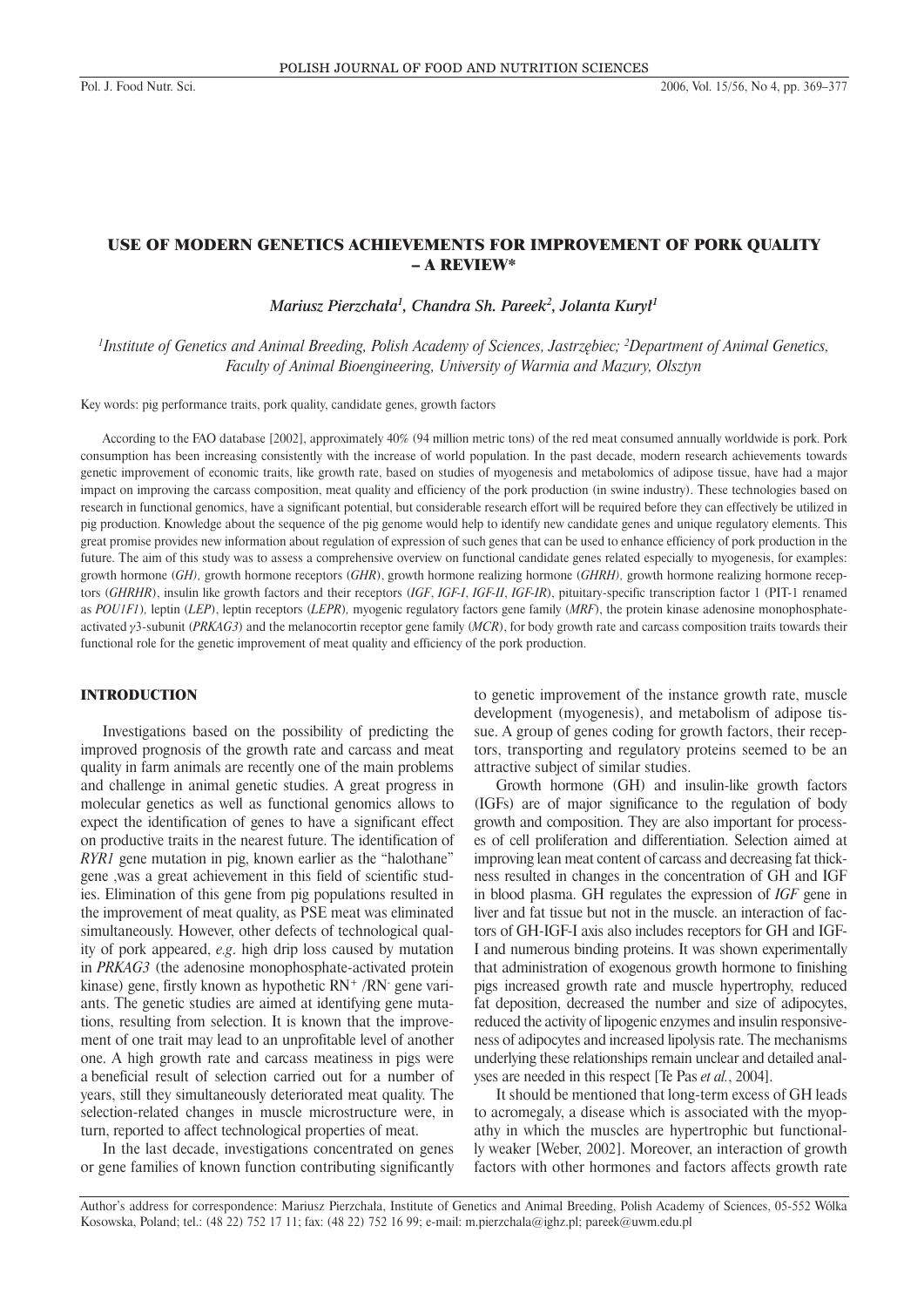and body composition, for instance, the pituitary-specific transcription factor 1 (PIT-1) regulating *GH* mRNA expression or *IGF-I* affecting myogenin expression. Myogenin belongs to myogenic regulatory factors (MRFs) controlling the myogenesis processes. It was concluded that the selection for increased growth rate was associated with increased mRNA levels of the *MRF* genes expressed in satellite cells [Te Pas *et al.*, 2004].

The effect of GH on lipid metabolism is well documented in pigs. Exogenous GH treatment decreases lipid deposition regardless of sex, breed or age. It was concluded that reduction in lipid deposition resulted from a decrease in lipogenesis rather than from an increase in lipolysis, and involved a decrease in adipocyte insulin sensitivity. The mechanism at the cellular level is unresolved, however, *in vitro* and *in vivo* experiments documented those relations [Louveau & Gondret 2004].

*In vivo* experiments showed the importance of IGF factors in muscle development. The time-course of *IGF*s expression during embryo development is related to fiber formation in pigs. The expression of *IGF-I* and *IGF-II* mRNA increases from 44 to 59 day of embryo development - period of primary fiber formation. Moreover, *IGF-I* mRNA further increases from 75 day – period of secondary fiber formation, whereas *IGF-II* mRNA decreases steadily. The steady decrease of *IGF-II* mRNA may be due to the elevated level of *IGF-I* mRNA, which inhibits IGF-II production. An increase in the expression of *IGF-I* mRNA following GH treatment was dependent on a muscle and was found in *M. semitendinosus* but not in *M. longissimus*. A high number of type I IGF- receptors has been found in membrane from slow-twitch muscles compared to fast-twitch muscles. It partly may explain a direct influence of IGF-I on muscle hypertrophy [Oksbjerg *et al.*, 2004]. These relationships affecting muscle microstructure influence meat quality *post mortem*.

#### GROWTH HORMONE (*GH*) GENE

The results presented in several studies carried out in 1990-ies suggested that an association between polymorphism of growth hormone gene and carcass traits of different commercial breeds and lines should be analysed. It might evidence the usefulness of particular *GH* gene variant as a marker in pig selection [Knorr *et al.*, 1997]. Similar studies were undertaken in Poland. Mapping of genes affecting meat and fat deposition in pig carcass was a subject of project realized by several collaborating laboratories. Among other things, the QTL (quantitative trait locus) for abdominal fat content was identified [Korwin-Kossakowska *et al.*, 2001]. That hypothetical gene was localized on chromosome 12 in the region comprising locus GH. Thus, studies was undertaken into the association between growth hormone gene polymorphism and carcass quality. An investigation was realized on material comprising 266 castrates of  $F_2$  generation (the reference family originated from a mating of Polish Large White sows and Zlotnicka Spotted boars). A significant effect of *GH* gene mutations, present in exon 2 and intron 2 of this gene, on back fat thickness measured in different points as well as on loin eye area and meat content of carcass was identified [Pierzchała *et al.*, 1999]. A similar relationship was described earlier by German researchers [Knorr *et al.*, 1997] and their reference family originated from a mating of Pietrain sows

and Meishan boars. A value of majority of traits characterising fat deposition in carcass was dependent on *GH* genotype.

Several different breeds and crosses reared in Poland were also analysed. A significant effect of *GH* genotype on weight of sirloin was observed among Torhyb crosses [(Polish Large White x Polish Landrace) x Pietrain], whereas a highly significant one on the weight of ham and ham meat among PIC pigs [Kurył *et al.*, 2003]. A similar effect of the *GH* genotype on carcass traits was observed within 322 crosses (Table 1). They originated from the mating of sows being crosses of Polish Large White and Polish Landrace breeds and boars of breeds as follows: Polish Landrace, Polish Large White, Duroc, Pietrain. A significant or highly significant effect of *GH* genotype on the following traits was shown: weight of ham, ham meat and bones, share of ham weight in the weight of carcass [Pierzchała *et al.*, 2004a].

Summarizing the results presented in literature one should conclude that a significance of *GH* genotype effect on a value of particular carcass trait differs depending on breed or line. It is well known that quantitative traits (phenotypes) are manifested as a result of additive effects of different genes, which may contribute to the phenotype to a different extent. They are also affected by environmental factors. Therefore, the usefulness of individual gene variant as a marker for particular carcass trait may differ between breeds. One should not expect that any *GH* gene variant would be a versatile marker for carcass meat or fat deposition traits in various pig breeds. One should take into consideration that a significant association between *GH* genotype and a level of carcass fatness was observed only in crosses originated from Zlotnicka Spotted breed which is known as fat pig [Pierzchała *et al.*, 1999]. A similar relationship has been noticed by Knorr *et al.* [1997] but only within animals of  $F_2$  generation originating from mating of Pietrain sows and Meishan boar. No significant associations were found in the Wild Boar x Pietrain family. However, taking into consideration the important role of growth hormone in the lipid metabolism [Louveau & Gondret, 2004], one may expect that a certain variant of *GH* gene may display higher usefulness as a marker in selection directed to decreasing carcass fatness comparing to another variants of this gene. A mutation in the regulatory region of the gene may influence its transcription level and cause higher plasma GH concentration. Nielsen *et al.* [1995] identified a TATA-box polymorphism in a regulatory region of the gene *GH*, which suggested differences in the transcriptional activity between variants of this gene, which may eventually cause higher plasma GH concentration and higher growth rate. However, their study has not established a direct cause-andeffect relationship. Further studies concerning another parts of regulatory region of *GH* gene are needed.

# GROWTH HORMONE RECEPTOR (*GHR*) GENE

Polymorphism of the porcine growth hormone receptor gene has not been reported till now. Our own studies aimed at finding any mutation in the porcine gene encoding growth hormone receptor were based on sequencing of the chosen fragment amplified in the PCR reaction. This sequencing performed for several pigs allowed identification of a silent mutation (SNP – single nucleotide polymorphism) in posi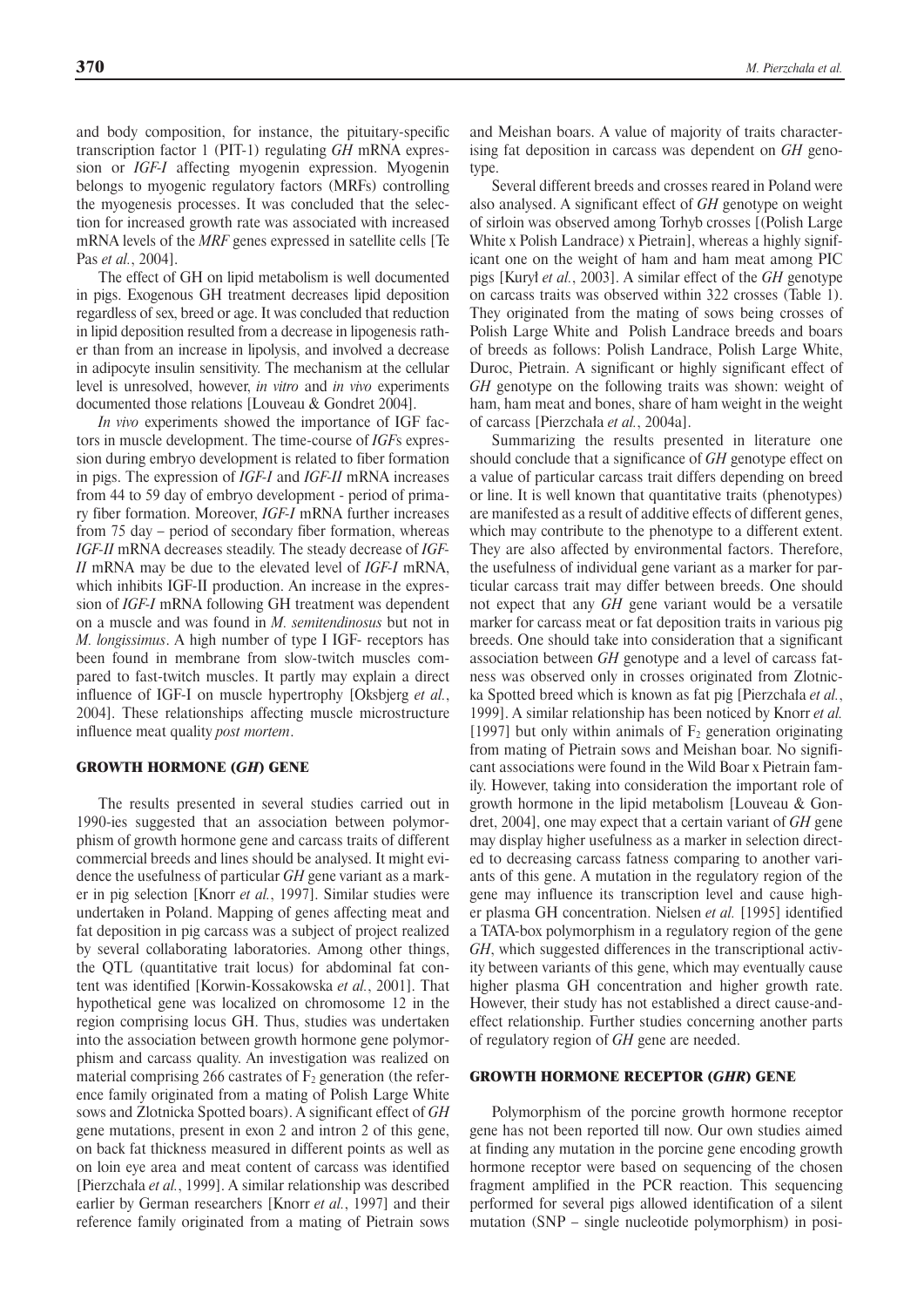tion 1266 of transcribed mature mRNA of this gene identified by *KspA1 endonuclease*. This mutation, as a silent mutation, does not change amino acid sequence of the coded protein and for this reason it may not directly influence the level of performance traits. Nevertheless, it could be interesting when it is linked with a causal mutation. An association between *GHR* genotype and performance traits was analysed on the material comprising 322 porkers originating from the mating of sows being crosses of Polish Large White and Polish Landrace breeds and boars of breeds as follows: Polish Landrace, Polish Large White, Duroc, Pietrain. The only significant relation obtained was that between *GHR* genotype and growth rate (Table 1).

# GROWTH HORMONE RELEASING HORMONE (*GHRH*) GENE

Growth hormone releasing hormone gene is one of the candidate genes for growth rate and carcass quality in pigs due to the role of its product in secretion of growth hormone. Polymorphism of the porcine *GHRH* gene was identified by Baskin & Pomp [1997]. Studies performed on the reference family originating from the mating of Pietrain sows and Meishan boars allowed identification of QTLs for carcass length and body weight at slaughter in the region of localization of *GHRH* gene on chromosome 17 [Pierzchała *et al.*, 2003a]. There were not presented studies on a relation between *GHRH* genotype and performance traits in pigs in the literature till now. In our own studies, performed on the material comprising 322 porkers originating from the mating of sows being crosses of Polish Large White and Polish Landrace breeds and boars of breeds as follows: Polish Landrace, Polish Large White, Duroc, Pietrain, an association between genotype at the *GHRH* locus and fat thickness over the shoulder and meat content of ham has been evidenced [Pierzchała *et al.*, 2003b] (Table 1). Further studies on commercial breeds or lines are needed in order to confirm or exclude the usefulness of *GHRH* genotype in selection improving growth rate and carcass quality.

## GROWTH HORMONE RELEASING HORMONE RECEPTOR (*GHRHR*) GENE

The gene encoding the growth hormone releasing hormone receptor (*GHRHR*) is one of the crucial components involved in regulation of transcription and release of growth hormone and because of that it seems to be an interesting candidate gene for performance traits in pigs. Own studies undertaken in order to find the polymorphism in this gene resulted in identification of a point mutation (SNP) identified with *PstU*I *endonuclease* as well as a composed microsatellite sequence in the 5' flanking region of the *GHRHR* gene. These mutations were localized close to a DNA sequence specific

TABLE 1. An association between the polymorphism of some growth factors and their receptors genes and performance traits in pigs – recapitulation of the results of own studies.

| Trait                               | <b>POUIFI</b> | GH            | <b>GHRH</b> | <b>GHRHR</b> | IGF2   | <b>GHR</b> |
|-------------------------------------|---------------|---------------|-------------|--------------|--------|------------|
| Average daily gain during fattening | $**$          |               |             | $\ast$       |        | $\ast$     |
| Fat thickness                       |               |               |             |              |        |            |
| - over the shoulder                 |               | $\ast\ast$    | $\ast$      |              | $\ast$ |            |
| - on back                           | $\ast$        | $\ast$        |             |              |        |            |
| - at sacrum                         | $\ast\ast$    | $\ast$        |             | *            |        |            |
| - mean from 5 measurements          | *             | *             |             |              |        |            |
| Ham                                 |               |               |             |              |        |            |
| - weight of cut                     |               | $\ast\ast$    |             | $\ast$       |        |            |
| - weight of meat                    |               | $**$          |             | $\ast$       |        |            |
| - weight of fat                     | $\ast$        | $\frac{1}{2}$ | $\ast$      | $\ast$       |        |            |
| - meat content                      | *             |               | $\ast$      | $\ast$       |        |            |
| - fat content                       |               |               |             |              |        |            |
| - weight of bones                   | *             | $**$          |             |              |        |            |
| - share in weight of carcass        |               | $**$          |             |              |        |            |
| Loin                                |               |               |             |              |        |            |
| - weight of cut                     |               | $\ast$        |             |              |        |            |
| - weight of meat                    |               |               |             |              |        |            |
| - weight of fat                     |               |               |             |              |        |            |
| - meat content                      |               |               |             |              |        |            |
| - share in carcass weight           |               |               |             |              |        |            |
| - eye area                          |               | $\ast$        |             |              |        |            |
| Weight of sirloin                   |               | $\ast$        |             |              |        |            |
| Meat content of carcass             | $\ast$        | $\ast$        |             | $\ast$       |        |            |
| Carcass length                      |               | $\ast\ast$    |             |              |        |            |

\* – significance at  $p\leq 0.05$ ; \*\* – significance at  $p\leq 0.01$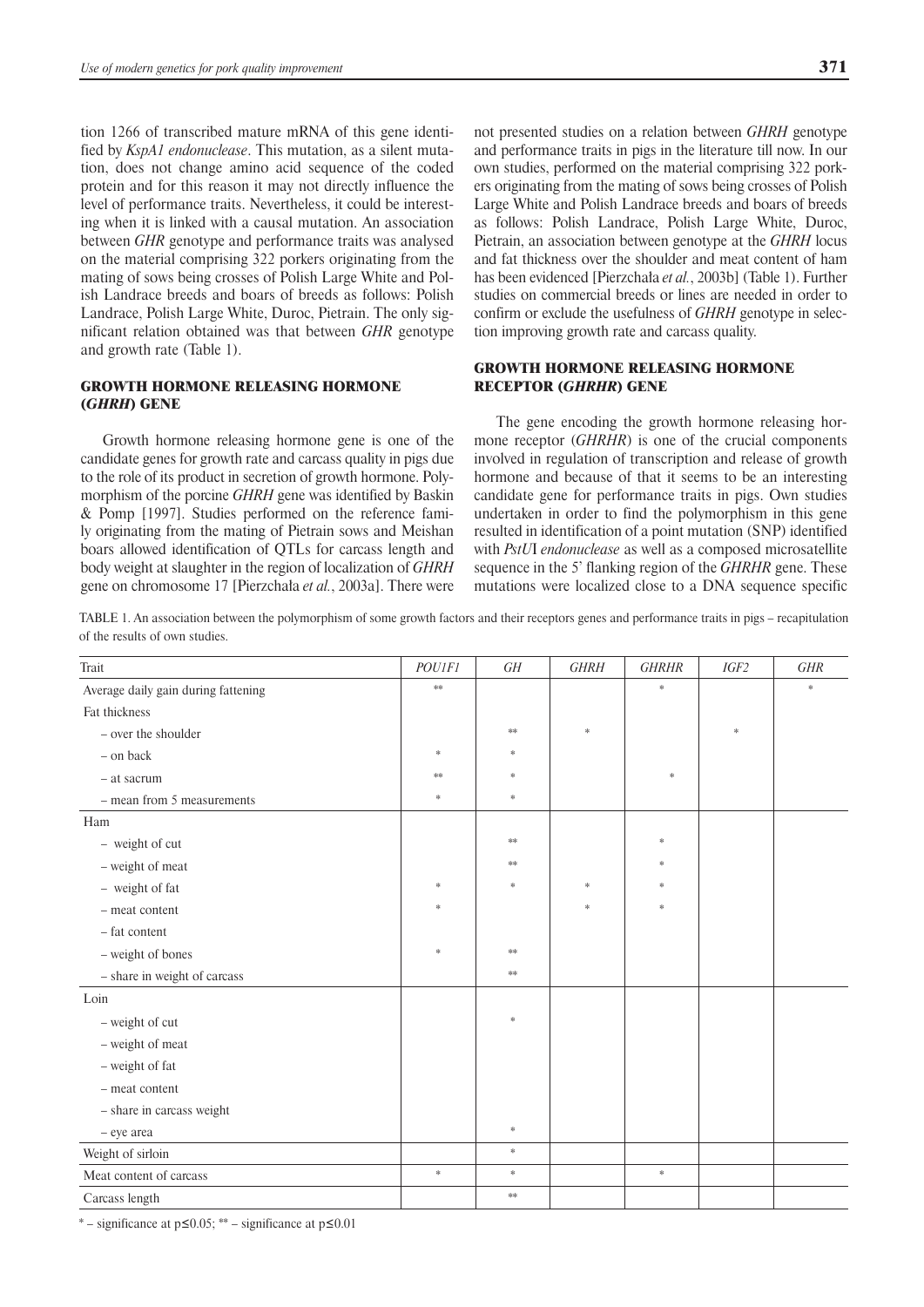for binding the pituitary transcription factor 1 (*PIT- 1*) which was localized 9 kb upstream from start of transcription of *GHRH* gene. Thus, potentially they could regulate the rate of this gene transcription.

An association between genotype at the *GHRHR* locus and performance traits was analysed on the material comprising 322 porkers originating from the mating of sows being crosses of Polish Large White and Polish Landrace breeds and boars of the following breeds: Polish Landrace, Polish Large White, Duroc, Pietrain (Table 1). A significant relation was observed between the variant of microsatellite sequence in the regulatory region of this gene and meat content of ham and carcass, weight of meat and fat in ham as well as back fat thickness. The SNP identified in the same region of *GHRHR* gene significantly affected weight of ham meat [Pierzchała *et al*., 2004b].

### PITUITARY-SPECIFIC TRANSCRIPTION FACTOR 1 (*PIT-1*, RENAMED AS *POU1F1)* GENE

The POU domain class 1 transcription factor 1 (*POU1F1)* gene encoding the pituitary-specific transcription factor 1 (*PIT- 1*) may be interesting as a candidate gene for performance traits in pigs. The *PIT-1* factor plays an essential role in the transcription of the growth hormone, prolactin and thyrotropin  $\beta$  subunit. The *POU1F1* gene is localized on chromosome 13 in the region where QTL for growth rate has been mapped [Andersson *et al.*, 1994]. Therefore, this gene has been accepted as a subject of studies undertaken in order to find markers for growth rate and carcass quality traits. Investigations performed at the Iowa State University showed that body weight of piglets at birth, back fat thickness and loin eye area were significantly related to the *POU1F1* genotype [Yu *et al.*, 1995]. Czech scientists also presented evidence that back fat thickness in crosses of Large White and Landrace breeds was significantly dependent on *POU1F1* genotype [Stancekova *et al.*, 1999].

Our own studies performed on the material comprising 199 castrates of  $F_2$  generation, originating from the mating of Polish Large White sows and Zlotnicka Spotted boars, showed that fat thickness at *sacrum* (point K3) and over the loin as well as mean fat thickness from five measurements and weight of bacon with ribs were dependent on *POU1F1* genotype [Kurył & Pierzchała, 2001]. Next, a significant effect of *POU1F1* genotype on fat thickness in several points of measurements (at *sacrum*, over the loin) was confirmed among 322 crosses originating from the mating of sows being crosses of Polish Large White and Polish Landrace breeds and boars of breeds as follows: Polish Landrace, Polish Large White, Duroc, Pietrain (Table 1). Moreover, daily gain during the fattening period and meat content of carcass and ham were significantly or highly significantly related to *POU1F1* genotype [Pierzchała *et al.*, 200b] (Table 1).

The investigations performed by the German researchers on the material comprising 310 fatteners of  $F_2$  generation, originating from the mating of Pietrain sows and Wild Boar, and another  $310 \text{ F}_2$  animals originating from Pietrain  $\times$  Meishan crosses showed a significant association between *POU1F1* genotype and carcass traits only in the first group of pigs. Body weight at slaughter, length of carcass, weight of shoulder meat and fat, weight of abdominal fat and feed conversion ratio were related to the *POU1F1* genotype [Brunsch *et al.*, 2002].

Summarizing data presented in literature on the usefulness of *POU1F1* gene variants in prediction of pig carcass quality one may conclude that they do not seem to be universal markers for all pig breeds, which was also concluded concerning *GH* gene polymorphism.

### INSULIN-LIKE GROWTH FACTORS AND THEIR RECEPTOR (*IGF1, IGF2, IGF1R*) GENES

Growth as a biological phenomenon is controlled by a complex of endo-, para and autocrine control mechanisms. The insulin growth factor (IGF) complex plays a key role in growth regulation together with insulin, thyroid hormones, sex steroids, and the growth hormone. The IGF system consists of two insulin-like growth factors (IGF-I and IGF-II), two receptors, and six binding proteins (IGFBP-1 to -6). IGFs are growth-promoting peptides, which are structurally homologous with insulin and also their biological effects are similar to those of insulin. Insulin is synthesised exclusively in the pancreatic islets of Langerhans, while IGFs are synthesized in tissues throughout the body [Nedbel *et al.,* 2000].

The effect of growth hormone on growth, myogenesis and some metabolic pathways is mediated by IGF-I and IGF-II. This has inclined researchers to evaluate the influence of *IGF-I* and *IGF-II* genes polymorphism on carcass traits. QTLs for average daily gain and back fat thickness, measured at the tenth rib, were mapped on chromosome 5 in the region of *IGF-I* gene localization. Moreover, a significant association has been described between variant of microsatellite sequence localized in the 5' flanking region of *IGF-I* gene and a value of both performance traits [Casas-Carillo *et al.*, 1997]. Very promising results were obtained by Jeon *et al.* [1999] and Nezer *et al.* [1999] concerning the association between performance traits and *IGF-II* genotype. They evidenced that particularly carcass meatiness depended on *IGF-II* genotype, explaining about 20% of the total phenotypic variance of this trait. Usefulness of *IGF-II* gene variants as markers in a mass-selection is limited since the only gene variant expressed in the offspring is that inherited from sire (paternal imprinting).

Our studies have been performed on a population of 322 pigs obtained from mating of sows (Polish Landrace  $\times$  Polish Large White) with boars of different commercial breeds (Polish Landrace, Polish Large White, Duroc, Pietrain). The polymorphism of microsatellite sequences localized in *IGF-II* and *IGF-II* genes, described by Kirkpatrick [1992] and Jeon *et al.* [1999], respectively, as well as a single nucleotide polymorphism (SNP) of *IGF1R* gene identified by Kopecny *et al.* [2002] have been defined in the animals mentioned above. The only significant association between gene polymorphism and performance traits was that between microsatellite sequence variant in *IGF-II* gene and fat thickness measured over the shoulder and over the loin [Pierzchała *et al.,* 2004b] (Table 1). The lack of significant influence of *IGF1R* gene polymorphism on carcass traits could be caused by a low frequency of one of the alleles. However, the frequency of *IGF1R* alleles determined in our study was similar to that presented by Kopecny *et al.* [2002]. Thus, it could be assumed that selection programs were more conductive for keeping one of the *IGF1R* allele. One may suppose, that another gene variant was unbeneficial for traits being improved through selection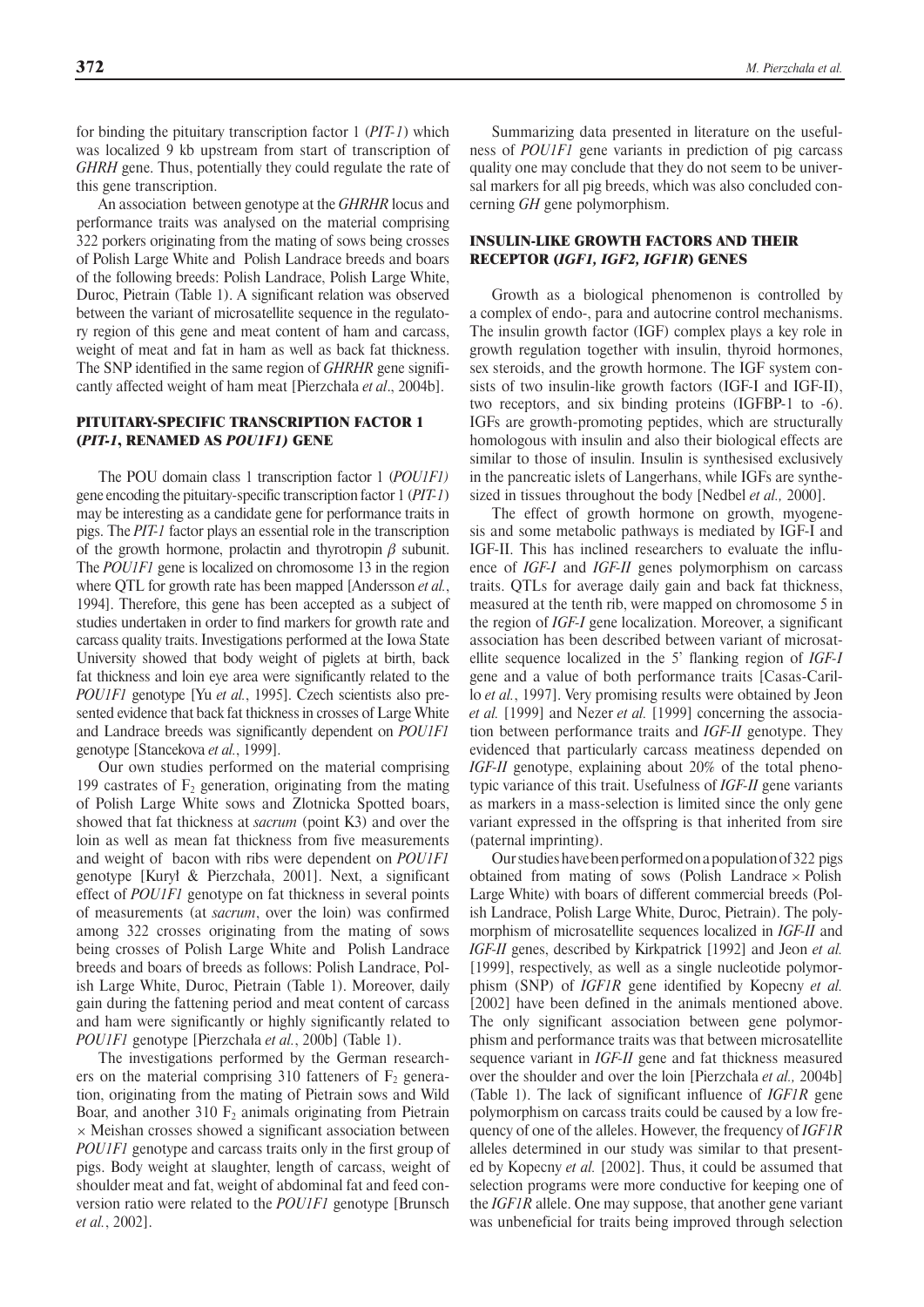and due to this it was eliminated. Moreover, it could be concluded, that the polymorphism of *IGF1R* gene, discovered by Kopecny *et al.* [2002], may appear as useless in analysis of its effect on performance traits in pig populations due to monomorphism of this marker.

The *IGF-II* gene has been described in several studies [Nezer *et al.,* 1999; Jeon *et al.,* 1999] as a candidate gene for meat efficiency in pigs. The IGF-II is a member of the growth factors family and has an effect on development of muscle tissue. In contrast, the corresponding receptor gene *IGF*2*R* is paternally imprinted and expressed when transmitted by the mother. In pigs, the *IGF-II* gene, localized on chromosome 2 (*SSC*2), appears maternally imprinted and expressed only *via* the sire [Nezer *et al.,* 1999]. This gene was marked as a candidate gene for muscle mass (skeletal and cardiac) and fat deposition.

#### LEPTIN (*LEP*) AND ITS RECEPTORS (*LEPR*) GENES

The *LEP* is 16-k-Da hormonal protein product of the obese gene that acts on central and peripheral tissues to modulate appetite and energy metabolism [Fruhbeck *et al.,* 1998]. It is predominantly secreted by the adipocytes. However, The LEP receptors (LEPR*)* are the product of the diabetes gene, and mainly associated with back-fat thickness (BFT) and intramuscular fat content in an  $F_2$  crossed between Iberian and Landrace breeds [Ovilo *et al.,* 2002]. These physiological properties of *LEP* and *LEPR* support as a strong candidate gene for carcass fat content and meat mass. The fat content of carcass is an important polygenic (QTL) trait in pig breeding practices. Research studies indicate that both LEP and LEPR play an essential role in food intake and energy balance. However, there are several other genes which may play a key role in the regulation of fatness traits in pigs, for example, heart fatty acid binding protein (H-FABP), adipocyte fatty acid binding protein (A-FABP), adipose differentiation related protein (ADFP), CCAAT/enhancer binding protein  $\alpha, \beta, \gamma$  (C/EBP $\alpha, \beta, \gamma$ ), cyclic AMP response element binding protein (CREB) and peroxisome proliferator activated receptor g (PPARg) [for detailed review: Świtoński *et al.,* 2003].

In general, the pork industry is interested in the production of lean pork and with the elevated fatness. In this context, LEP action, mediated through its specific receptors, plays a vital role in the regulation of fatness *via* feed intake, energy expenditure and whole body energy balance in pigs. The *LEP* and *LEPR* genes are assigned on pig chromosome 18q13-21 and 6q33-35, respectively [Neuenschwander *et al.,* 1996; Ernst *et al.,* 1997].

#### MYOGENIC REGULATORY FACTORS (*MRF*) GENE FAMILY

Meat quality is a complex trait affected by genetic factors relating back to the prenatal formation of muscle tissue (myogenesis), *i.e.* determination of precursor cells (myoblasts), proliferation (cell division), and differentiation into multinucleated myofibers. This process is an exclusive prenatal event taking place twice, *i.e*. primary and secondary muscle fiber formation, together referred to as myogenesis. Postnatal growth of muscle tissue is characterised by hypertrophic growth of myofibers without the formation of new myofibers.

Myogenesis and postnatal muscle tissue growth are regulated by the myogenic regulatory factors (*MRF*) gene family.

The *MRF* gene family consists of four structurally related transcription factors - myogenin, MyoD1, MRF-4, MYF- 5 and MYF-6 – regulate both skeleton muscle fiber development and postnatal hypertropic growth [TePas & Soumillion, 2001]. The *MyoD* and *MYF-5* genes regulate proliferation of myoblasts and satellite cells (postnatal type) by having the ability to fuse with existing myofibers, but lacking the ability to form new myofibers. Myogenin is expressed during fusion of cells to form multinucleated myofibers. The role of MYF-6 has been mainly described as maintaining the muscle tissue. The *MRF* gene family is considered as a strong candidate gene for skeleton muscle mass, *i.e.* meat mass. The candidate gene approach generally involves first to recognize the gene of a trait on the basis of physiological function, then to study the genomic variation of that gene to detect the ultimate causal mutation leading to modified protein with a single changed activity or a slight change in the level of expression of an unmodified protein. Finally, a candidate gene for the given trait can be validated by means of an association study. In general, an association study involves investigation of resource families with a large population (for example fullsib families) by genotypying of the polymorphic site at candidate gene.

## PROTEIN KINASE ADENOSINE MONOPHOSPHATE-ACTIVATED g3-SUBUNIT (*PRKAG3*) GENE

Mammalian *adenosine monophosphate* (*AMP*) – *activated protein kinase* (*AMPK*) plays a key role in regulating energy homeostasis in eukaryotes [Hardie *et al.,* 1998]. It consists of a catalytic subunit ( $\alpha$ ) and two regulatory subunits ( $\beta$  and  $\gamma$ ). Two isoforms have been identified for both the  $\alpha$ - and  $\beta$ -subunit as well as the third isoforms reported for the  $\gamma$ -subunit in several mammals [Milan *et al.*, 2000]. The  $\gamma_3$ -peptide, encoded by the *PRKAG3* gene, is one of three options for the  $\gamma$  regulatory subunit of AMPK. When eukaryotic cells are subjected to environmental or nutritional stress factors and the AMP/ATP ratio rises significantly, then the "AMPK cascade" is induced, initiating measures to conserve energy and to induce the ATP synthetic pathways [Hardie *et al.,* 1998].

The identification of quantitative trait loci (QTL) for meat quality traits in the region of the *PRKAG3* gene in an RN+ resource population [Malek *et al.,* 2001] suggested that new allelic variation in this gene may be responsible for the observed effects. Several studies have shown the presence of new economically important alleles of the *PRKAG3* gene affecting glycogen content of muscle and in general the meat quality traits of pigs that include ultimate pH and color measures and that are correlated with water-holding capacity, drip loss, tenderness, and cooking loss [Seller, 1998; Ciobanu *et al.,* 2001].

The *PRKAG3* gene encodes a muscle-specific isoform of the regulatory gamma-subunit of *adenosine monophosphateactivated protein kinase*, which plays a key role in regulating energy homeostasis in eukaryotes. It is well known that mutations in the *PRKAG3* gene affect high glycogen content in the porcine skeletal muscle and, consequently, meat quality. Several QTLs affecting muscle glycogen content and related traits were mapped to pig chromosome 15. Based on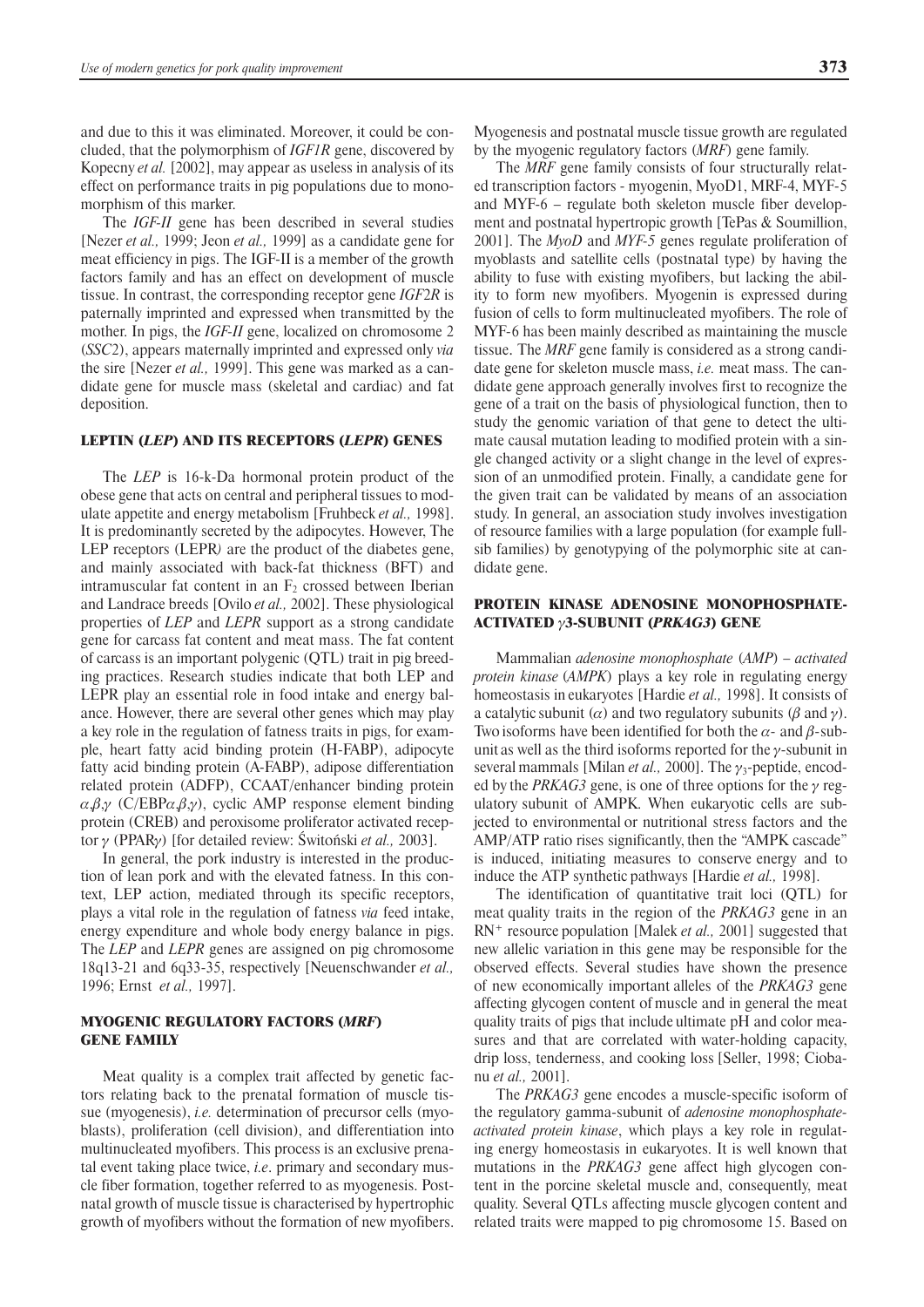this QTL locations, Ciobanu *et al.* [2001] demonstrated the causal mutation in the *PRKAG3* gene to strongly affecta low glycogen content in pig skeleton muscle, thus proved it to be a potential candidate gene for improved meat quality. In a previous study, Milan *et al.* [2000], has also confirmed that a non-conserved substitution in the *PRKAG3* gene is accounted for large differences in meat quality and processing yield in the Hampshire pig breed [Monin & Sellier 1985, LeRoy *et al.,* 1990]. This substitution (R200Q: a dominant mutation denoted as RN- ) in the *PRKAG3* gene caused a 70% increase in glycogen in muscle in RN- homozygous and heterozygous animals that result in the observed lower muscle pH 24 h after slaughter, in reduced water holding capacity in the muscle and in the much lower yield of a cured cooked ham product. Fontanesi *et al*. [2003] showed that a high value of glycolytic potential was not due to the presence of the RN- allele (200Q) in the tested commercial pigs. However, their data confirmed the effect of other mutations at the *PRKAG3* locus (T30N and G52S) on meat quality. Moreover, they observed that muscle glycogen content was significantly dependent on *PGAM2* (*phosphoglycerate mutase* 2) genotype.

#### MELANOCORTIN RECEPTOR (*MCR*) GENE FAMILY

The melanocortin-4 receptor (MC4R), a G protein-coupled seven-transmembrane receptor, which is expressed in the brain, plays an important role in the control of mammalian energy homeostasis and is involved in food intake and body weight regulations, and several mutations within these genes have been significantly associated with fat deposition phenotypes in humans [Lubrano-Berthelier *et al.,* 2003]. Several studies [Kim *et al.,* 2000a; Hernández-Sánchez *et al*., 2003; Kim *et al*., 2004a,] revealed that causative and noncausative gene variants of porcine *MC4R* have been associated with obesity-related phenotypes. The study of Kim *et al*. [2004a], concluded that a single missense mutation (Asp298Asn) of aspartic acid (Asp) to asparagine (Asn) in *MC4R* gene decreased cAMP content and MC4R signaling, but with no difference in the ligand binding was associated with growth and feed intake traits in domestic pigs. Recently, a similar study has beenconducted by Stachowiak *et al*. [2006 ], in Polish pig breeds. Their preliminary results concluded that the *A* allele was correlated with higher test daily gains and lower levels of intramuscular fat in Polish landrace (PL), and increased levels of intramuscular fat in Polish Large White (PLW). No evidence of an effect of this polymorphism on daily food intake, back-fat thickness or abdominal fat was observed [Stachowiak *et al*., 2006].

While, Hernández-Sánchez *et al*. [2003] investigated the population-wide associations between loci due to linkage disequilibrium to utilize for the high-resolution fine mapping of quantitative trait loci (QTL). The study concluded that the transmission-disequilibrium test (TDT) is a robust test for detecting QTL and the results supported the previously reported results; *i.e.* the studied polymorphism is either causal or in very strong linkage disequilibrium with the causal mutation, and provided no evidence for spurious association. In support to melanocortin receptor, the phenotypic association studies were performed by comparative analysis on some other obesity-related candidate genes, for example, porcine agouti signaling protein (*ASIP*), agouti related protein (*AGRP*), Highmobility Group A (*HMGA*) family genes and Peroxisome proliferator-activated receptor  $\gamma$  (*PPAR-* $\gamma$ ). The study revealed that the investigated obesity-related candidate genes in the pig are not only important for development of marker-assisted selection on growth and fat deposition traits in the pig but also contribute to the understanding of their genetic roles inthe development of human obesity [Kim *et al*., 2004b].

In general, ASIP and AGRP have been demonstrated to play an important role as an inhibitory effects on central melanocortin receptors [Sutter *et al*., 1997]. The porcine ASIP and AGRP were previously mapped on *Sus scrofra* chromosome 17 (SSC 17) [Kim *et al*., 2000b] ]and SCC 6 [Kim & Rothschild, 2003]. However, the *HMGA* family genes may exert critical roles in adipocytic cell growth and differentiation. The *HMGA1* and*HMGA2* genes were previously mapped to human chromosomes 6p23-p21 and 12q15, respectively [Fedele *et al*., 2001], and their probable locations on pig chromosomes were assumed to be 7 and 5, respectively, based on the comparative map between humans and pigs. While, the *PPAR-* $\gamma$  is expressed mainly in adipose tissue and influences the storage of fatty acids [Latruffe & Vamecq, 1997].

#### DISCUSSION

Functional candidate genes related especially to myogenesis for body growth rate and carcass composition traits towards their functional role for the genetic improvement of meat quality and efficiency of the pork production were comprehensively reviewed in this paper. According to the candidate gene approach, studies on association between genotype at particular locus out of those controlling polymorphism of several growth factors and their receptors on one side and performance traits in pigs on the other showed that it was difficult to find any universal causal gene variant among the functional candidate genes for muscle and body growth as well as carcass yield towards their useful implementation in marker assisted selection (MAS) program. Not all significant relationships identified in some breeds and crosses were confirmed in the others. Most probably, gene variants of significant unprofitable effect on traits were eliminated through selection based on phenotype (for instance fat thickness). There are known variants of some genes conditioning muscle hypertrophy being disadvantageous for functionality of the organism, however they might be considered as beneficial for breeders. Stress sensitivity gene in pigs (mutated gene *RYR1*) or mutated myostatin gene in Blue Belgian cattle conditioning muscle hyperplasia are a good examples of such a relation. Next, the *IGF-II* gene mutation resulting in a high meat content of carcass cannot be used in a mass-selection because of specific model of expression of gene variants inherited from parents. Apart from the most popular candidate gene (*RYR1* in case of pig and double muscling or muscular hypertrophy in cattle) for the genetic improvement meat quality, recent research studies are now revealing many other functional candidate genes like *GH, GHR, GHRH, GHRHR, IGF, IGF-I, IGF-II, IGF-IR, PIT-1, PRKAG3, LEP, LEPR, MCR* and *MRF* genes.

### **CONCLUSIONS**

Summarizing a current knowledge concerning polymorphism of genes encoding growth factors and their receptors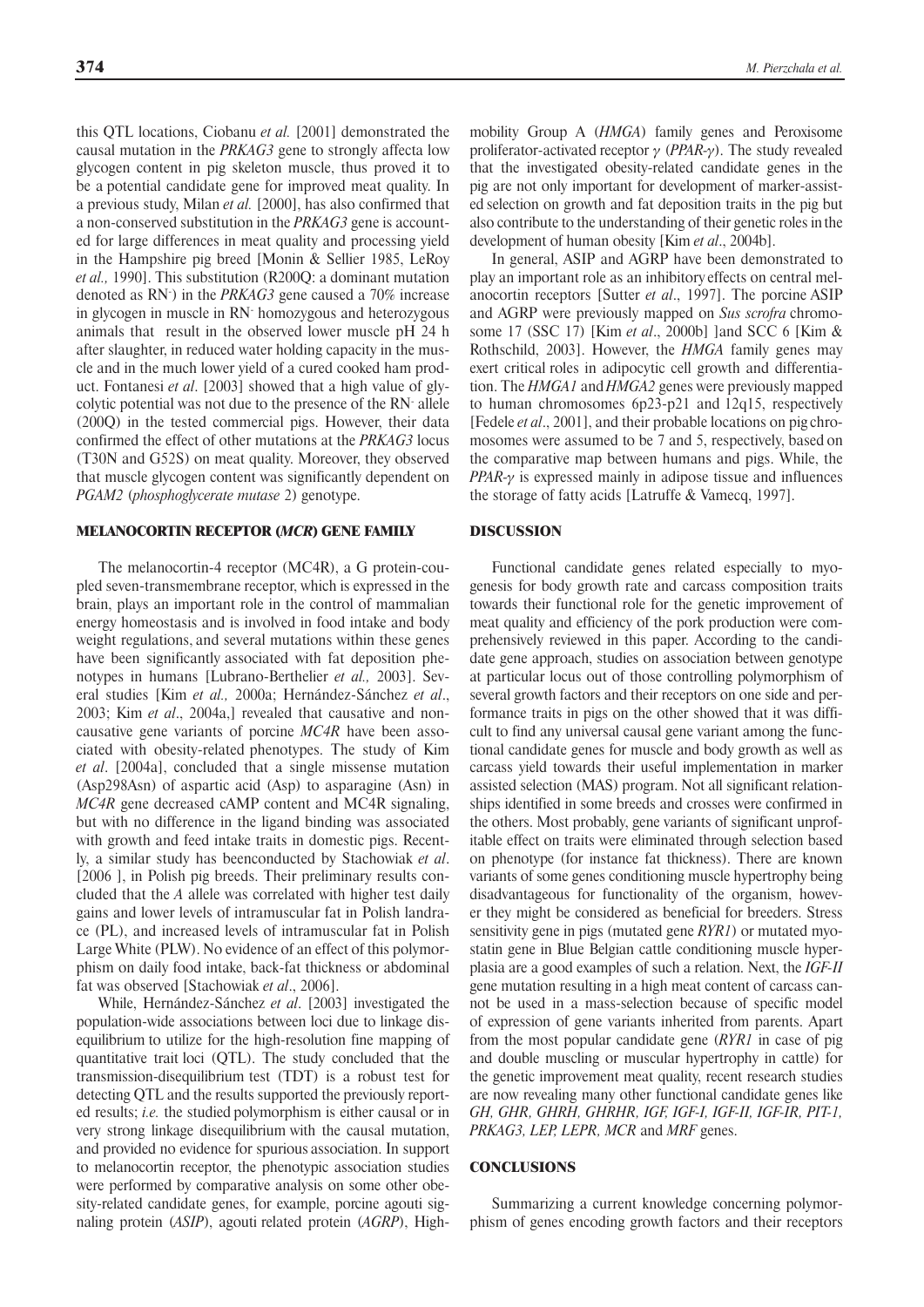and it usefulness in selection of pigs one may accept that these investigations showed:

1. a range of usefulness of these functional candidate genes in mass-selection;

2. the necessity of evaluating the association between some gene variants and performance traits in commercial breeds and crosses;

3. the necessity of identifying new causal mutations in regulatory regions of genes, most probably affecting transcriptional activity of genes leading to hormone concentration in a tissue or blood plasma. This relation could also affect a level of particular performance trait.

#### ACKNOWLEDGEMENTS

This work is motivated and supported by the research grants PBZ-KBN-113/P06/2005/03 and PBZ-KBN-113/P06/ 2005/05.

\*The paper has been presented at the international conference "Quality of Meat and Meat By-Products. Present Situation and Perspectives in its Improvement", held on the 14 – 15 September 2005 in Baranowo, Poland.

### **REFERENCES**

- 1. Andersson L., Haley C.S., Ellegren H., Knott S.A., Johansson M., Andersson K., Andersson-Eklund L., Edfors-Lilja I., Fredholm M., Hansson I., Hakansson J., Lundstrom K., Genetic mapping of quantitative trait loci for growth and fatness in pigs. Science, 1994, 263, 1771–1774.
- 2. Baskin I.C., Pomp D., Restriction fragment length polymorphism in amplification products of the porcine grwoth hormone releasing hormone gene. J. Anim. Sci., 1997, 75, 2285.
- 3. Brunsch C., Sternstein I., Reinecke P., Bieniek J., Analysis of associations of PIT-1 genotypes with growth, meat quality and carcass composition traits in pigs. J. Appl. Genet., 2002, 43, 85–92.
- 4. Casas-Carillo E., Prill-Adams A., Price S.G., Clutter A.C., Kirkpatrick B.W., Relationship of growth hormone and insulin-like growth factor-1 genotypes with growth and carcass traits in swine. Anim. Genet., 1997, 28, 88–93.
- 5. Ciobanu, D., Bastiaansen, J., Malek, M., Helm, J., Woollard, J., Plastow, G., Rothschild, M., Evidence for new alleles in the protein kinase  $AMP$ -activated,  $\gamma_3$  subunit gene associated with low glycogen content in pig skeletal muscle and improved meat quality. Genetics, 2001, 159, 1151–1162.
- 6. FAO database, 2002 [http://apps.fao.org/cgi-bin/nphdb.pl?subset =agriculture].
- 7. Fedele, M., Battista, S., Manfioletti, G., Croce, C.M., Giancotti, V., Fusco, A., Role of the high mobility group A proteins in human lipomas. Carcinogenesis, 2001, 22, 1583–1591.
- 8. Fontanesi L., Davoli R., Nanni Costa L., Scotti E., Russo V., Study of candidate genes for glycolytic potential of porcine skeletal muscle: identification and analysis of mutations, linkage and physical mapping and association with meat quality traits in pigs. Cytogenet. Genom. Res., 2003, 102, 145–151.
- 9. Fruhbeck G., Jebb S.A., Prentice A.M., Leptin: physiology and pathophysiology. Clin Physiol., 1998, 18, 399–419.
- 10. Ernst C.W., Kapke P.A., Yerle M., Rothschild M.F., The leptin receptor gene (*LEPR*) maps to porcine chromosome 6. Mamm. Genom., 1997, 8, 266.
- 11. Hardie, D., Carling G., D., Carlson, M., The *AMP* activated *SNF1* protein kinase subfamily: Metabolic sensors eukaryotic cell? Annu. Rev. Biochem., 1998, 67,  $821 - 855.$
- 12. Hernández-Sánchez, J., Visscher, P., Plastow, G., Haley C., Candidate gene analysis for quantitative traits using the transmission disequilibrium test: the example of the melanocortin 4-receptor in igs. Genetics, 2003, 164, 637–644.
- 13. Jeon J.-T., Carlborg O., Tornseten A., Giuffra E., Amarger V., Chardon P., Andersson-Eklund L., Andersson K., Hansson I., Lundstrom K., A paternally expressed QTL affecting skeletal and cardiac muscle mass in pigs maps to *IGF2* locus. Nat. Genet., 1999, 21, 157–158.
- 14. Kim K.S., Larsen N., Short T., Plastow G., Rothschild M.F., A missense variant of the porcine melanocortin-4 receptor (MC4R) gene is associated with fatness, growth, and feed intake traits. Mamm. Genom., 2000a, 11, 131–135.
- 15. Kim K.S., Mendez E.A., Marklund S., Clutter A.C., Pomp D., Rothschild M.F., Rapid communication: linkage mapping of the porcine Agouti gene. J Anim Sci., 2000b 78, 1395–1396.
- 16. Kim KS, Rothschild MF. Mapping of the porcine agouti-related protein (AGRP) gene to chromosome 6. Anim Genet., 2003, 32, 325–326.
- 17. Kim K.S., Reecy J.M., Hsu W.H., Anderson L.L., Rothschild M.F., A melanocortin-4 receptor mutation in domestic pigs alters receptor functionality that is related to growth and feed intake traits. Domest. Anim. Endocrinol*.*, 2004a, 26 ,75–86.
- 18. Kim K.S., Thomsen H., Bastiaansen J., Nguyen N.T., Dekkers J.C.M., Plastow G.S., Rothschild M.F., Investigation of obesity candidate genes on porcine fat deposition quantitative trait loci regions. Obes. Res., 2004b, 12, 1981–1994.
- 19. Kirkpatrick B.W., Identification of a conserved microsatellite site in the porcine and bovine insulin-like growth factor-I gene 5' flank. Anim. Genet., 1992, 23, 543–8
- 20. Knorr C., Moser G., Műller E., Geldermann H., Associations of *GH* gene variants with performance traits in  $F_2$ generations of European wild boar, Pietrain and Meishan pigs. Anim. Genet., 1997, 28, 124–128.
- 21. Kopecny M., Stratil A., Bartenschlager H., Peelman L.J., Van Poucke M., Geldermann H., Linkage and radiation hybrid mapping of the porcine *IGF1R* and *TPM2* genes to chromosome 1. Anim. Genet., 2002, 33, 398–400.
- 22. Korwin-Kossakowska A., Pierzchała M., Cymerowska-Prokopczyk I., Szydłowski M., Kurył J., Żurkowski M., Kamyczek M., Janik A., The Polish "Pig genome mapping" project. XIII. Identification of quantitative trait loci affecting carcass fat deposition. Anim. Sci. Pap. Rep., 2001, 19, 27–42.
- 23. Kurył J., Kapelański W., Pierzchała M., Bocian M., Grajewska S., A relationship between genotypes at the *GH* and *LEP loci* and carcass meat and fat deposition in pigs. Anim. Sci. Pap. Rep., 2003, 21, 15–20.
- 24. Kurył J., Pierzchała M., Association of *POU1F1*/*Rsa*I gen-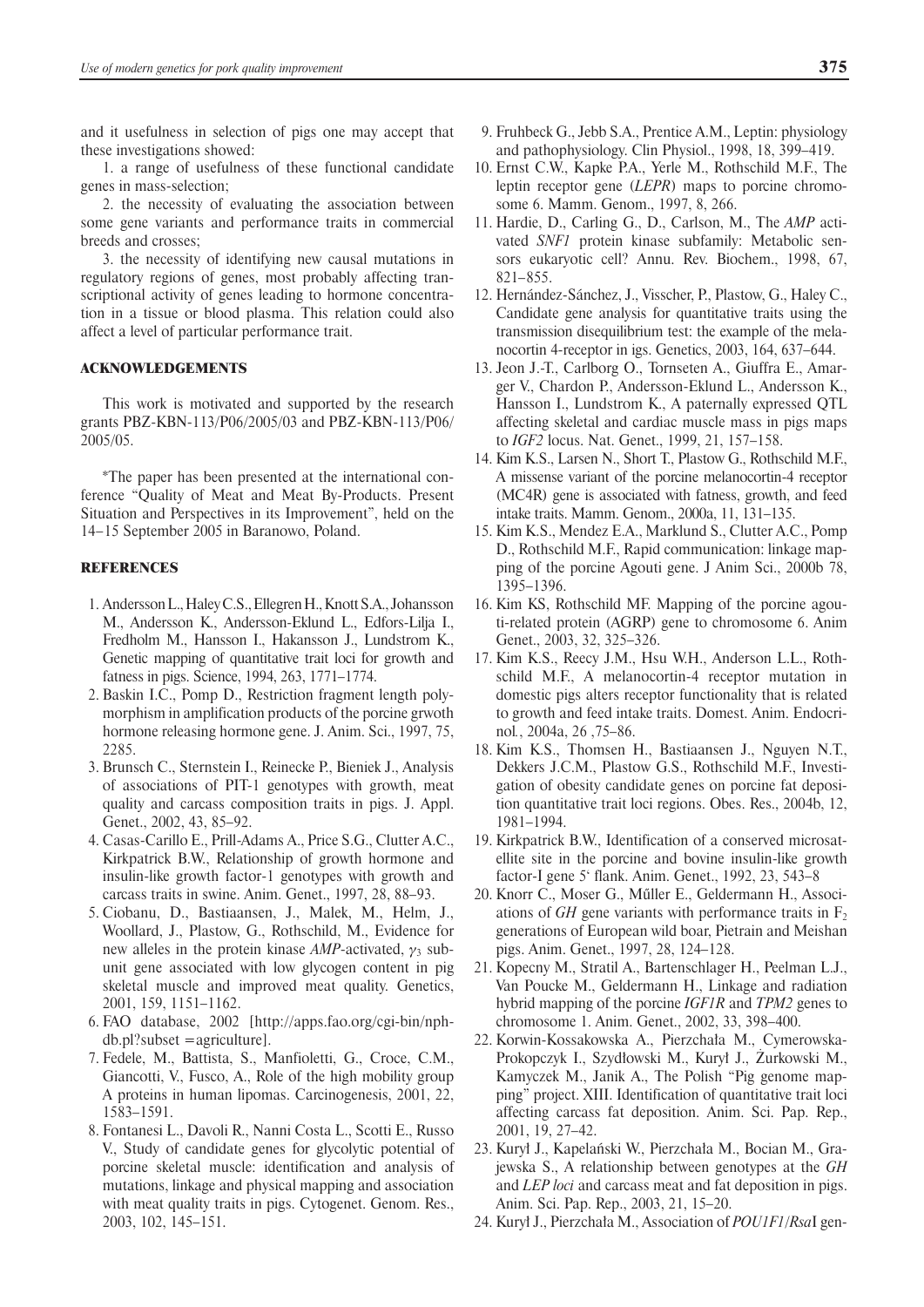otypes with carcass traits in pigs. J. Appl. Genet., 2001, 42, 309–316.

- 25. Latruffe N., Vamecq J., Peroxisome proliferators and peroxisome proliferators activated receptors (PPARs) as regulators of lipid metabolism. Biochimie, 1997, 79, 81-94.
- 26. LeRoy P., Naveau J., Elsen J.M., Sellier P., Evidence for a new major gene influencing meat quality in pigs. Genet. Res., 1990, 55, 33–40.
- 27. Louveau I., Gondret F., Regulation of development and metabolism of adipose tissue by growth hormone and the insulin-like growth factor system. Domest. Anim. Endocrinol., 2004, 27, 241–255.
- 28. Lubrano-Berthelier C., Cavazos M., Dubern B., Molecular genetics of human obesity-associated MC4R mutations. Ann. N.Y. Acad. Sci., 2003, 994, 49–57.
- 29. Malek M., Dekkers J.C.M., Lee H.K., Baas T.J., Prusa K., Huff-Lonergan E., Rothschild M.F., A Molecular genome scan analysis to identify chromosomal regions influencing economic traits in the pig. II. Meat and muscle composition. Mamm. Genom., 2001, 12, 637–645.
- 30. Milan D., Jeon J. T., Looft C., Amarger V., Robic A., Thelander M., Rogel-Gaillard C., Paul S., Iannuccelli N., Rask L., Ronne H., Lundstrom K., Reinsch N., Gellin J., Kalm E., Roy P.L., Chardon P., Andersson L., A mutation in *PRKAG3* associated with excess glycogen content in pig skeletal muscle. Science, 2000, 288, 1248–1251.
- 31. Monin G., Sellier P., Pork of low technological quality with a normal rate of muscle pH falls in the immediate postmortem period: the case of Hampshire breed. Meat Sci., 1985, 3, 49–63.
- 32. Nedbel S., Zink N., Lahm H., Hoeflich A., Wolf E., Functional dissection of the insulin like growth receptor (*IGF*) system – prospect for animal breeding. Arch. Tierz., 2000, 43, 223–230.
- 33. Neuenschwander S., Rettenberger G., Meijerink E., J-Rg H., Stranzinger G., Partial Characterization of obesity gene (*OBS*) and its localization to chromosome 18 by somatic cell hybrids. Anim. Genet., 1996, 27, 275–278.
- 34. Nezer C., Moreau L., Brouwers H., Coppieters W., Detilleux J., Hanset R., Karim L., Kvasz A., Le Roy P., Georges M., An imprinted QTL with major effect on muscle mass and fat deposition maps to IGF2 locus in pigs. Nat. Genet., 1999, 21, 155–156.
- 35. Nielsen V.H., Larsen N.J., Agergaard N., Association of DANN-polymorphism in the growth-hormone gene with basal-plasma growth-hormone concentration and production traits in pigs. J. Anim. Breed. Genet., 1995, 112, 205–212.
- 36. Oksbjerg N., Gondret F., Vestergaard M., Basic principles of muscle development and growth in meat-producing mammals as affected by the insulin-like growth factor (IGF) system. Domest. Anim. Endocrinol., 2004, 27, 219–240.
- 37. Ovilo C., Oliver A., Noguera J.L., Clop A., Barragan C., Varona L., Rodriguez C., Toro M., Sanchez A., Perez-Encisco M., Silio L., The test for positional candidate genes for body composition on pig chromosome 6. Genet. Sel. Evol., 2002, 34, 465–479.
- 38. Pierzchała M., Korwin-Kossakowska A., Zwierzchowski L., Łukaszewicz M., Zięba G., Kurył J., *Hae*II and *Msp*I polymorphism of growth hormone gene in pigs and its

association with production traits. Czech J. Anim. Sci., 1999, 44, 441–445.

- 39. Pierzchała M., Cieślak D., Reiner G., Bartenschlager H., Moser G., Geldermann H., Linkage and QTL mapping to Sus scrofa chromosome 17. J. Anim. Breed. Genet., 2003a, 120 (Suppl. 1), 132–137.
- 40. Pierzchała M., Blicharski T., Kurył J., Growth rate and carcass quality in pigs as related to genotype at loci *POU1F1*/*Rsa*I (*PIT-1*/*Rsa*I) and *GHRH*/*Alu*I. Anim. Sci. Pap. Rep., 2003b, 21, 159–166.
- 41. Pierzchała M., Blicharski T., Kurył J., Growth rate and carcass quality in relation to *GH*/*Msp*I and *GH*/*Hae*II PCR-RFLP polymorphism in pigs Anim. Sci. Pap. Rep., 2004a, 22, 57–64.
- 42. Pierzchała M., Wyszyńska-Koko J., Urbański P., Blicharski T., Kurył J., Kamyczek M., Różycki M. Novel SNPs and microsatellite polymorphisms in chosen candidate genes (*MyoD, GHRHR, IGF1* and *IGF2*) and analysis of their association with carcass quality traits in pigs. 2004b, *in*: Proceedings of 29<sup>th</sup> International Conference on Animal Genetics, Tokyo (Japan), 11–16 September, 2004, Abstracts, p. 139.
- 43. Sellier, P., Genetics of meat and carcass traits. 1998, *in*: The Genetics of the Pig (eds. M.F. Rothschild, A. Ruvinsky). CABI, Wallingford, United Kingdom, pp. 463–510.
- 44. Stancekova K., Vasicek D., Pestkovicova D., Bulla J., Kubek A., Effect of genetic variability of porcine pituitaryspecific transcription factor (PIT-1) on carcass traits in pigs. Anim. Genet., 1999, 30, 313–315.
- 45. Stachowiak, M., Szydlowski, M., Obarzanek-Fojt M., Switonski M., An effect of a missense mutation in the porcine melanocortin-4 receptor (MC4R) gene on production traits in Polish pig breeds is doubtful. Anim. Genet., 2006, 37, 55–57.
- 46. Sutter, J.R., Graham, M., Kinsey, A.C., Scully, S., Lthy, R., Stark, K.L., Hypothalamic expression of ART, a novel gene related to agouti, is up-regulated in obese and diabetic mutant mice, Gene Dev., 1997, 11, 593–602.
- 47. Switonski M., Chmurzyńska A., Maćkowski M. Searching for genes controlling fatness traits in pigs – a review. Anim. Sci. Pap. Rep., 2003, 21, 2, 73–86.
- 48. Te Pas M.F.W., Soumillion A., The use of physiologic and functional genomic information of the regulation of the determination of skeleton muscle mass in livestock breeding strategies to enhance meat production. Curr. Genom., 2001, 2, 285–304.
- 49. Te Pas M.F.W., Visscher A.H., de Greef K.H., Molecular genetic and physiologic background of the growth hormone-*IGF-I* axis in relation to breeding for growth rate and leanness in pigs. Domest. Anim. Endocrinol., 2004, 27, 287–301.
- 50. Weber M.M., Effects of growth hormone on skeletal muscle. Horm. Res., 2002, 58, 43–48.
- 51. Yu T.-P., Tuggle C.K., Schmitz C.B., Rothschild M.F., Association of PIT-1 polymorphisms with growth and carcass traits in pigs. J. Anim. Sci., 1995, 73, 1282–1288.

Received August 2005. Revision received and accepted January 2006.